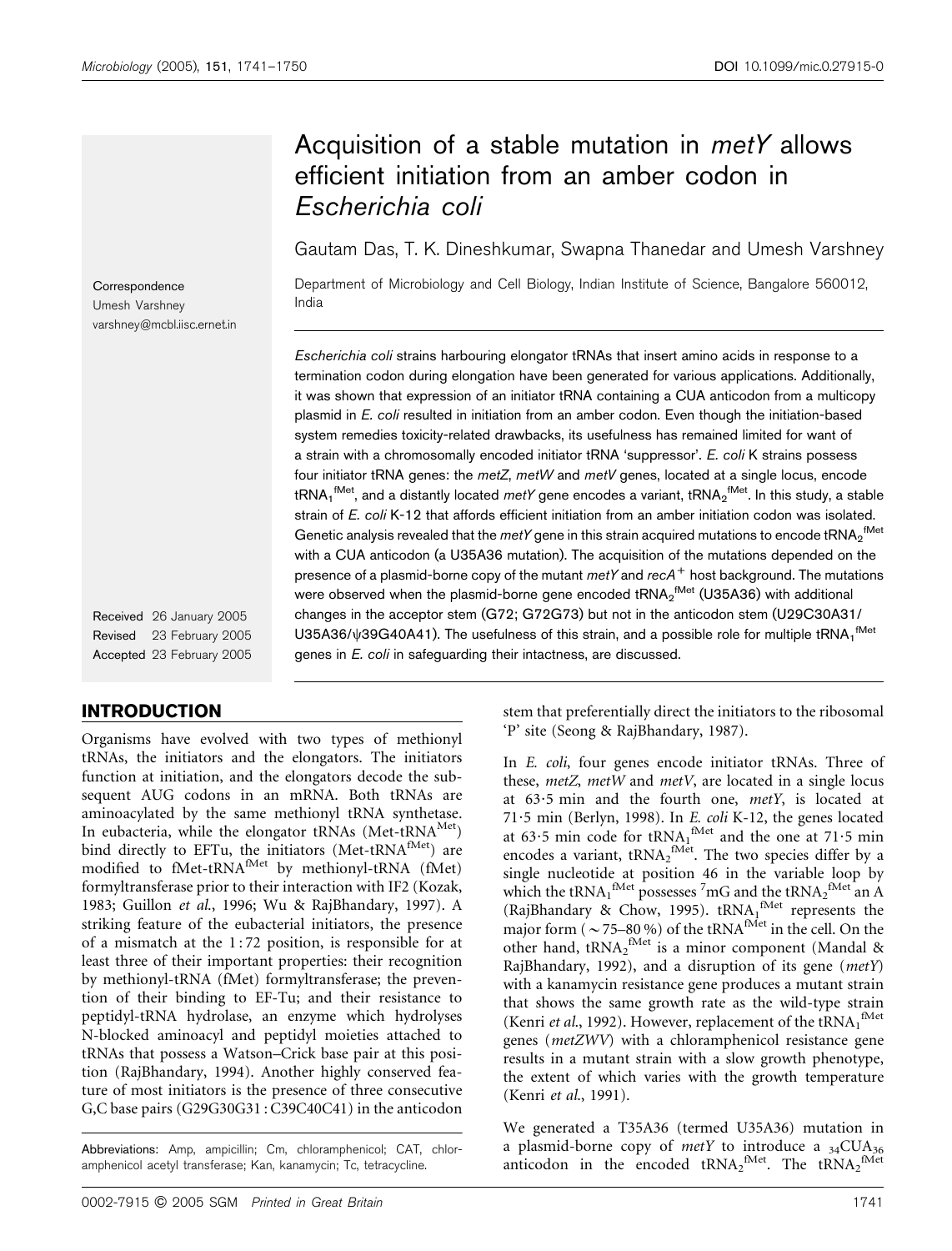(U35A36) thus produced initiates from a UAG initiation codon (Varshney & RajBhandary, 1990). Both in vitro and in vivo studies have shown that the initiator tRNA mutants containing U35A36 mutations are aminoacylated with Gln (Schulman & Pelka, 1985; Seong et al., 1989). Further, N-terminal sequence analysis of the translated products using such initiator tRNA mutants has confirmed that Gln is inserted in response to a UAG initiation codon, with no evidence of initiation with Met (O'Connor et al., 2001). However, when MetRS is overproduced in E. coli, a limited aminoacylation of  $tRNA_2^{fMet}$  (U35A36) by Met does take place, especially when its recognition by GlnRS is compromised by mutations in the acceptor stem (Varshney & RajBhandary, 1992).

Recently, Rothschild and co-workers demonstrated that N-terminal protein labelling efficiency could be drastically improved using such initiator 'suppressors' in vitro (Mamaev et al., 2004). Using the *in vivo* amber initiation assays, we have shown that the creation of a strong base pair at the 1 : 72 position (as in the G72 mutation, Fig. 1B) results in a loss of initiation activity, primarily because of a severe defect in formylation of the tRNA2  $^{\text{fMet}}$  (U35A36/G72)



Fig. 1. (A) Diagrammatic sketches of the plasmids.  $\tt pCAT_{am1}metY^{}_{\rm CUA}$  harbours the  $CAT_{am1}$  and mutant t $\mathsf{RNA}^{\textrm{-fMet}}_{2}$ (U35A36) genes. pACQS harbours the E. coli glutaminyl-tRNA synthetase (GlnRS) gene. (B) Cloverleaf structure of the E. coli initiator  $t\mathsf{RNA}_{2}^{f\mathsf{M\acute{e}t}}$  indicating the sites of mutations.

and the non-availability of its formylated form for initiation (Lee & RajBhandary, 1991; Varshney et al., 1991a,b). However, overproduction of methionyltRNA synthetase, methionyl-tRNA (fMet) formyltransferase or IF2 (Varshney & RajBhandary, 1992; Mangroo & RajBhandary, 1995), or generation of an intragenic mutation  $(C$  to T), resulting in a  $U1:G72$  wobble base pair at the top of the acceptor stem (Thanedar et al., 2000), rescued the initiation defect of  $tRNA_2^{fMet}$  (U35A36/G72).

During the course of identifying suppressors of another formylation-defective initiator mutant, tRNA<sub>2</sub><sup>fMet</sup> (U35A36/G72G73) (Fig. 1B), we have serendipitously isolated a stable strain of E. coli K-12 in which the metY locus encodes  $tRNA_2^{fMet}$  (U35A36). We demonstrate that a single copy of a chromosomally located gene for a minor form of initiator tRNA is sufficient for efficient initiation from a termination codon. The characterization of this strain is of considerable significance for various genetic and biotechnological applications.

### METHODS

Bacterial strains, plasmids and growth conditions. The bacterial strains and plasmids are listed in Table 1. E. coli strains were grown in LB broth or solid (1.5% agar) media (Miller, 1972). Media were supplemented with ampicillin (Amp, 100  $\mu$ g ml<sup>-1</sup>), kanamycin (Kan, 25 µg ml<sup>-1</sup>), tetracycline (Tc, 15 µg ml<sup>-1</sup>) or chloramphenicol (Cm, 50-200 µg ml<sup>-1</sup>), as needed.

Isolation of E. coli suppressor strains by spontaneous muta**genesis.** An overnight culture  $(0.2 \text{ ml})$  of *E. coli* CA274 harbouring pCAT<sub>am1</sub> metY<sub>CUA/G72G73</sub> was spread on LB agar plates containing 100 µg Amp ml<sup>-1</sup> and 50 µg Cm ml<sup>-1</sup>. Cm-resistant (Cm<sup>R</sup>) colonies that appeared within 18 to 24 h, and which, upon subsequent culturing in antibiotic-free medium, lost resistance to Cm because of the loss of the resident plasmid, were selected for further characterization.

**Preparation of cell-free extracts.** The  $pCAT_{am1}$  derivatives with or without pACQS were introduced into E. coli by transformation. The transformants were grown to exponential phase and the cells from 2 ml cultures were harvested. The cell pellet was thoroughly resuspended in 200 µl TME (25 mM Tris/HCl, pH 8.0, 2 mM  $\beta$ mercaptoethanol, 1 mM Na<sub>2</sub>EDTA), lysed by sonication and subjected to centrifugation at 10 000 r.p.m. at  $4^{\circ}$ C for 30 min in a microfuge. The supernatant was transferred to a new tube, quantified for total proteins using Bradford's method, mixed with an equal volume of  $2 \times$  storage buffer (20 mM Tris/HCl, pH 8.0, 10 mM  $\beta$ mercaptoethanol, 200 mM NaCl, 80 % glycerol, v/v) and stored at  $-20^{\circ}$ C.

**Immunoblot analysis.** Cell-free extracts (15 ug total protein) were resolved by 12 % SDS-PAGE and electroblotted onto a PVDF membrane (Amersham). The membrane was blocked with 1 % BSA in Tris/HCl buffered saline, TBS (20 mM Tris/HCl, pH 7?5, 0?9 % NaCl), overnight and then incubated for 4 h at room temperature with anti-chloramphenicol acetyl transferase and anti- $\beta$ -lactamase rabbit antibodies (1 : 3000 dilutions). After three washings with TBS/Tween 20  $(0.2\%, v/v)$ , the blot was incubated with alkaline phosphatase-conjugated goat anti-rabbit IgG (1 : 3000 dilution) for 4 h at room temperature. After three washings with TBS/Tween 20  $(0.2\%, v/v)$ , the blot was developed with p-nitro blue tetrazolium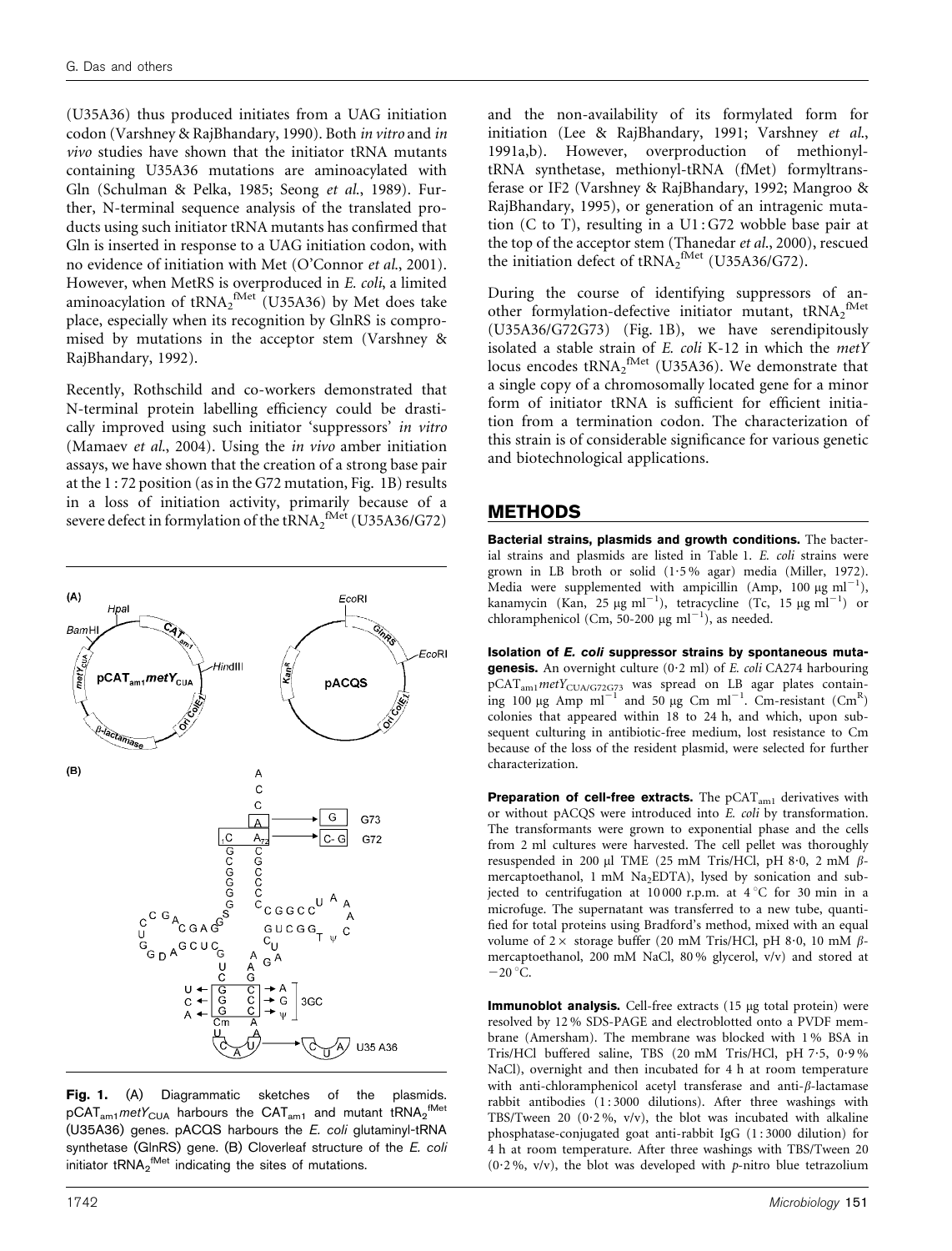| Strain/plasmid                           | Genotype/details                                                                                                                                                                                              | Reference/source              |
|------------------------------------------|---------------------------------------------------------------------------------------------------------------------------------------------------------------------------------------------------------------|-------------------------------|
| <b>Strains</b>                           |                                                                                                                                                                                                               |                               |
| CA274                                    | E. coli K-12, Hfr, lacZ125am, trpA49am, relA1, spoT1                                                                                                                                                          | Brenner & Beckwith (1965)     |
| Su15                                     | Derivative of CA274, $metY_{\text{CUA}}$                                                                                                                                                                      | This work                     |
| Su31                                     | Derivative of CA274, $metY_{\text{CUA}}$                                                                                                                                                                      | This work                     |
| CAG12072                                 | $zha-203::Tn10$                                                                                                                                                                                               | Singer et al. (1989)          |
| CAG12152                                 | $zgi-3075::Tn10$                                                                                                                                                                                              | Singer et al. (1989)          |
| CAG12153                                 | $zhc-6::Tn10$                                                                                                                                                                                                 | Singer et al. (1989)          |
| <b>MA200</b>                             | E. coli K, F <sup>-</sup> , $\Delta$ lacX74 thi bglR11(bglR::IS1) [Bgl <sup>+</sup> ] srl::Tn10 recA56<br>$[Bgl^+]$ ( $\lambda bgIR7$ $bgIC'$ $lacZ^+$ $lacY^+$ $\phi$ $[bgl\text{-}lacI]$ )                  | Mahadevan et al. (1987)       |
| Plasmids                                 |                                                                                                                                                                                                               |                               |
| $pCAT_{am1}$                             | Renamed from pRSVCATam1.2.5. A pBR322 derivative harbouring<br>the CAT reporter gene with UAG as an initiation codon                                                                                          | Varshney & RajBhandary (1990) |
| $pCAT_{am1}metY_{CUA}$                   | Renamed from pRSVCATam1.2.5trnfMU35A36. A pBR322 derivative<br>harbouring the CAT reporter gene with UAG as an initiation codon<br>and expressing tRNA <sup>fMet</sup> with a CUA anticodon (U35A36 mutation) | Varshney & RajBhandary (1990) |
| $pCAT_{am1}metYCUA/G72$                  | Derivative of pCAT <sub>am1</sub> metY <sub>CUA</sub> with additional mutation at position<br>72 (A72 to G72)                                                                                                 | Varshney et al. (1991b)       |
| $pCAT_{am1}$ met $Y_{\text{CUA/G72G73}}$ | Derivative of $pCAT_{am1}metY_{CUA}$ with additional mutations at positions<br>72 and 73 (A72 to G72 and A73 to G73)                                                                                          | Varshney et al. (1991b)       |
| $pCAT_{am1}metY_{CLIA/3GC}$              | Derivative of $pCAT_{am1}metY_{CLIA}$ with additional mutations at positions<br>29:41, 30:40 and 31:39 (from G:C, G:C and G:C to U:A, C:G<br>and $A: \psi$                                                    | Mandal et al. (1996)          |
| pACQS                                    | Derivative of pAC1 harbouring E. coli GlnRS gene                                                                                                                                                              | Varshney & RajBhandary (1990) |

Table 1. E. coli strains and plasmids used in this study

chloride and 5-bromo-4-chloro-3-indolyl phosphate in 0?1 M Tris/ HCl (pH 9.0) and 4 mM MgCl<sub>2</sub> to visualize the bands (Sambrook et al., 1989).

Assay for chloramphenicol acetyl transferase (CAT) activity. The cell-free extracts (0.2–1 µg total protein) were assayed in 50  $\mu$ l reaction volumes containing 150  $\mu$ M Cm, 10  $\mu$ M [<sup>14</sup>C]Cm (specific activity 12.5 mCi mmol<sup>-1</sup>, 463 MBq mmol<sup>-1</sup>), 500 mM Tris/HCl ( $pH$  8 $\cdot$ 0) and 400  $\mu$ M acetyl-CoA. The reactions were carried out at  $37^{\circ}$ C for 20 min, extracted with 500 µl ethyl acetate and processed by TLC on silica gel plates (Merck) using CHCl<sub>3</sub> and methanol  $(95:5, v/v)$  as the mobile phase (Shaw, 1983). The plates were dried, exposed to a phosphor-imaging screen and quantified using a BioImage analyser (BAS1800, Fuji Films). Enzyme activity was expressed as nanomoles of acetyl chloramphenicol  $(1 \text{ acetyl}+3$ acetyl) formed per minute per milligram of total protein.

P1 transductional cross. P1 phage lysate preparations and transductions were performed as described by Miller (1972).

Northern blot analysis. Total tRNA from various strains was isolated under acidic conditions, separated on 6.5% polyacrylamide acid urea (8 M) gels at  $4^{\circ}$ C, and electroblotted onto a Nytran membrane (Varshney et al., 1991a). A 5'-<sup>32</sup>P end-labelled oligodeoxyribonucleotide complementary to positions 29-47 of  $tRNA<sub>2</sub>$ <sup>Met</sup> (U35A36) was used as probe. The probe possessed two mismatches from the tRNA<sub>2</sub><sup>fMet</sup>, and three from the tRNA<sub>1</sub><sup>fMet</sup> sequence complements. To generate the  $tRNA_2$ <sup>fMet</sup> marker, the tRNA preparation was treated with 100 mM Tris/HCl (pH 9.0) (Sarin & Zamecnik, 1964).

# RESULTS

#### In vivo assay system and initiator tRNA mutants

A plasmid system used to carry out in vivo initiation assays is shown in Fig. 1A. The plasmid pCAT $_{\rm am1}$ met $Y_{\rm CUA}$ carries the genes for the mutant initiator  $tRNA_2^{fMet}$ (U35A36) and the CATam1 reporter. Similarly, the plasmids  $pCAT_{am1}metY<sub>CUA/G72</sub>$  and  $pCAT_{am1}metY<sub>CUA/G72G73</sub>$ encode mutant  $tRNA_2^{fMet}$  (U35A36/G72) and  $tRNA_2^{fMet}$ (U35A36/G72G73), respectively, in addition to the reporter CATam1 (Table 1). The initiator tRNAs containing the U35A36 mutation (CUA anticodon) are aminoacylated with glutamine (Schulman & Pelka, 1985). To ensure efficient aminoacylation, a plasmid-borne copy of glutaminyltRNA synthetase (GlnRS) was also provided in some experiments from a compatible plasmid, pACQS. We have earlier shown that the  $tRNA<sub>2</sub><sup>fMet</sup>$  (U35A36) initiates from the UAG initiation codon of a reporter CATam1 mRNA and confers chloramphenicol resistance  $(Cm<sup>R</sup>)$  to the host. Mutations in the acceptor stem (A72 to G72, or A72A73 to G72G73) in tRNA<sup>fMet</sup> result in a strong base pair at the top of the acceptor stem, severely affecting their formylation. In addition, they become substrates for peptidyl-tRNA hydrolase. Consequently, they are rendered inept in initiation from CATam1, leading to a  $\text{Cm}^s$ phenotype in the host (Thanedar et al., 2000; Mayer et al., 2001).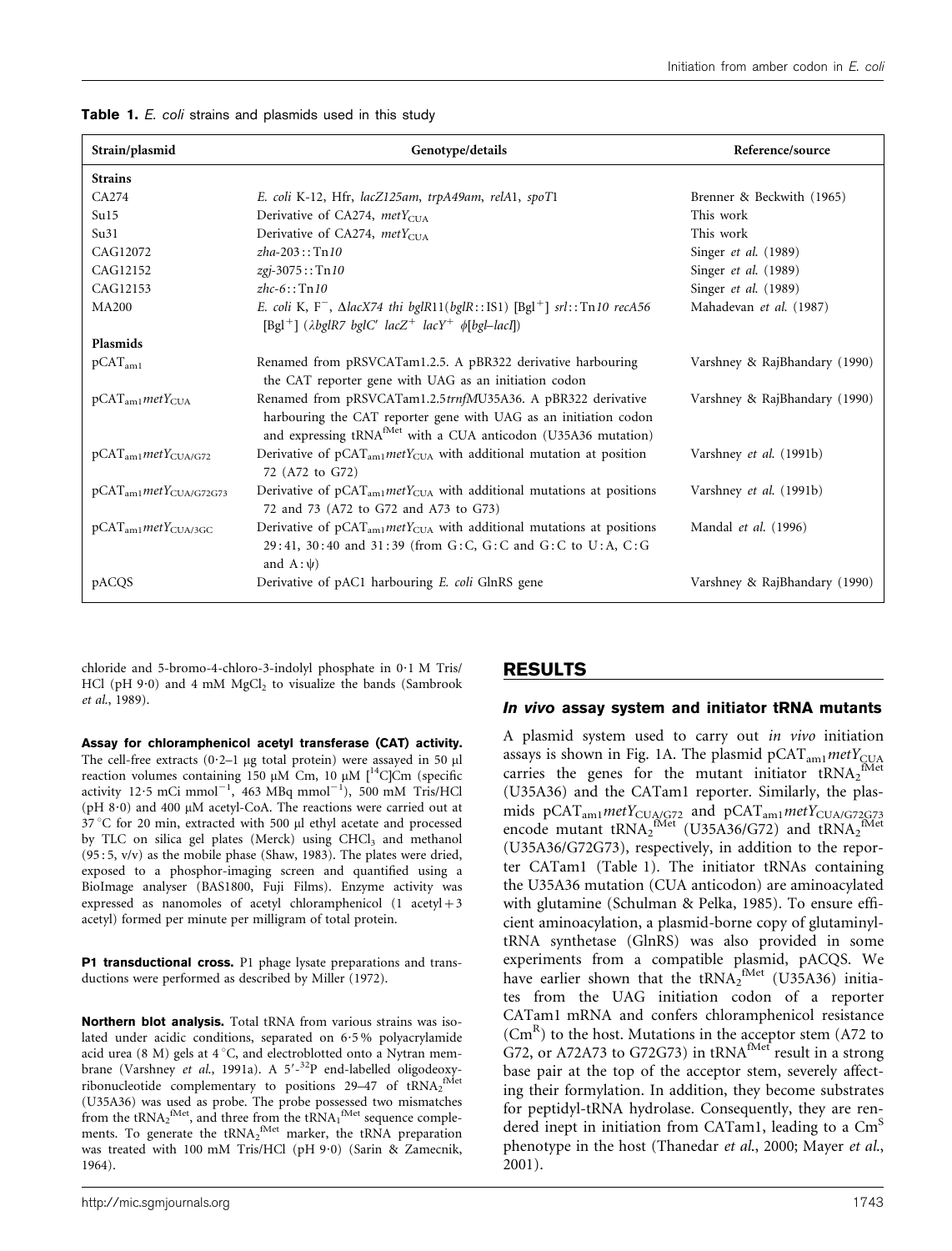#### Isolation and characterization of Cm<sup>R</sup> strains from E. coli CA274

In our earlier studies, we used a  $\text{tRNA}_2^{\text{ fMet}}$  (U35A36/G72) mutant to characterize suppressors that resulted in initiation from CATam1 mRNA (Varshney & RajBhandary, 1992; Thanedar et al., 2000). In the present study, we used overnight cultures of E. coli CA274 harbouring  $pCAT_{am1}metY_{CUA/G72G73}$  and screened for a Cm<sup>R</sup> phenotype. Of the several colonies that grew on the antibiotic plate, two, named Su15 and Su31, were selected for further studies. Multiple rounds of growth in antibiotic-free medium resulted in curing of the resident plasmid from these strains, and the cured strains showed a Cm<sup>S</sup> phenotype (e.g. Fig. 4A, sectors 4 and 8).

In order to further characterize the suppressors, we reintroduced into these (Su15 and Su31) and the parent (CA274) strain, the  $pCAT<sub>am1</sub>$  plasmids harbouring various mutant  $tRNA_2^{fMet}$  genes (Fig. 2). As  $tRNA_2^{fMet}$  (U35A36/ G72) is a poor substrate for glutaminyl-tRNA synthetase (GlnRS), in this experiment, the pACQS plasmid was cointroduced into the strains to ensure efficient aminoacylation of the encoded tRNAs. The pCAT<sub>am1</sub> metY<sub>CUA</sub> which encodes the formylation-proficient tRNA<sub>2</sub><sup>fMet</sup> (U35A36), used here as a positive control, conferred  $\text{Cm}^R$  to the parent and Su15 and Su31 strains (Fig. 2A, right, sectors 10–12). As expected, the pCAT<sub>am1</sub> metY<sub>CUA/G72G73</sub> encoding tRNA<sub>2</sub><sup>fMet</sup>

 $(U35A36/G72G73)$  conferred  $\text{Cm}^R$  to Su15 and Su31 (sectors 8 and 9) but not to the parent CA274 strain (sector 7). Exactly the same results were obtained for the other formylation-defective mutant tRNA<sub>2</sub><sup>fMet</sup> (U35A36/ G72) (sectors 4–6). All transformants grew on Kan and Amp plates (Fig. 2A, left).

As a negative control, when the  $pCAT_{am1}$  plasmid lacking the tRNA gene was introduced into the parent strain  $CA274$ , as expected it did not confer  $\text{Cm}^R$  to the host (Fig. 2A, right, sector 1). However, it was surprising to note that it conferred  $\text{Cm}^R$  to the Su15 and Su31 strains (Fig. 2A, right, sectors 2 and 3). Immunoblot analysis (Fig. 2B) using anti-CAT antibodies revealed the presence of CAT protein in the transformants that grew on the Cm plates but not in the ones that did not (Fig. 2A, right, Fig. 2B) suggesting that  $\text{Cm}^R$  resulted from the presence of CAT protein. As an internal control, the blot was also probed for the presence of  $\beta$ -lactamase (Fig. 2B) to show the intactness and equivalence of amounts of total protein used in the analysis.

#### Mapping of mutation(s) in Su15 and Su31

The observation that the suppressors (Su15 and Su31) were able to grow on Cm in the presence of a CATam1 reporter, even in the absence of any plasmid-encoded tRNA<sup>fMet</sup>, led us to believe that one of the initiator tRNA genes (genomic



Fig. 2. (A) Growth of E. coli transformants derived from the parent (CA274) and the Su15 and Su31 strains on LB agar plates containing 25  $\mu$ g Kan ml<sup>-1</sup> and 100  $\mu$ g Amp ml $^{-1}$  (left), and 25  $\mu$ g Kan ml $^{-1}$ , 100  $\mu$ g Amp  $ml^{-1}$  and 50  $\mu$ g Cm  $ml^{-1}$  (right). All transformants contained the pACQS (Kan<sup>R</sup>) plasmid harbouring the GlnRS gene and  $pCAT_{am1}$  (Amp<sup>R</sup>) with or without the mutant tRNA $_{2}^{\mathrm{fMet}}$  (*metY* ) genes, as indicated on the right. Plates were incubated at 37 °C for approximately 15 h. (B) Immunoblot analysis of cell-free extracts  $(15 \mu g$  protein) using rabbit anti-CAT and anti- $\beta$ -lactamase antibodies. Bands corresponding to CAT and  $\beta$ -lactamase are indicated by arrows.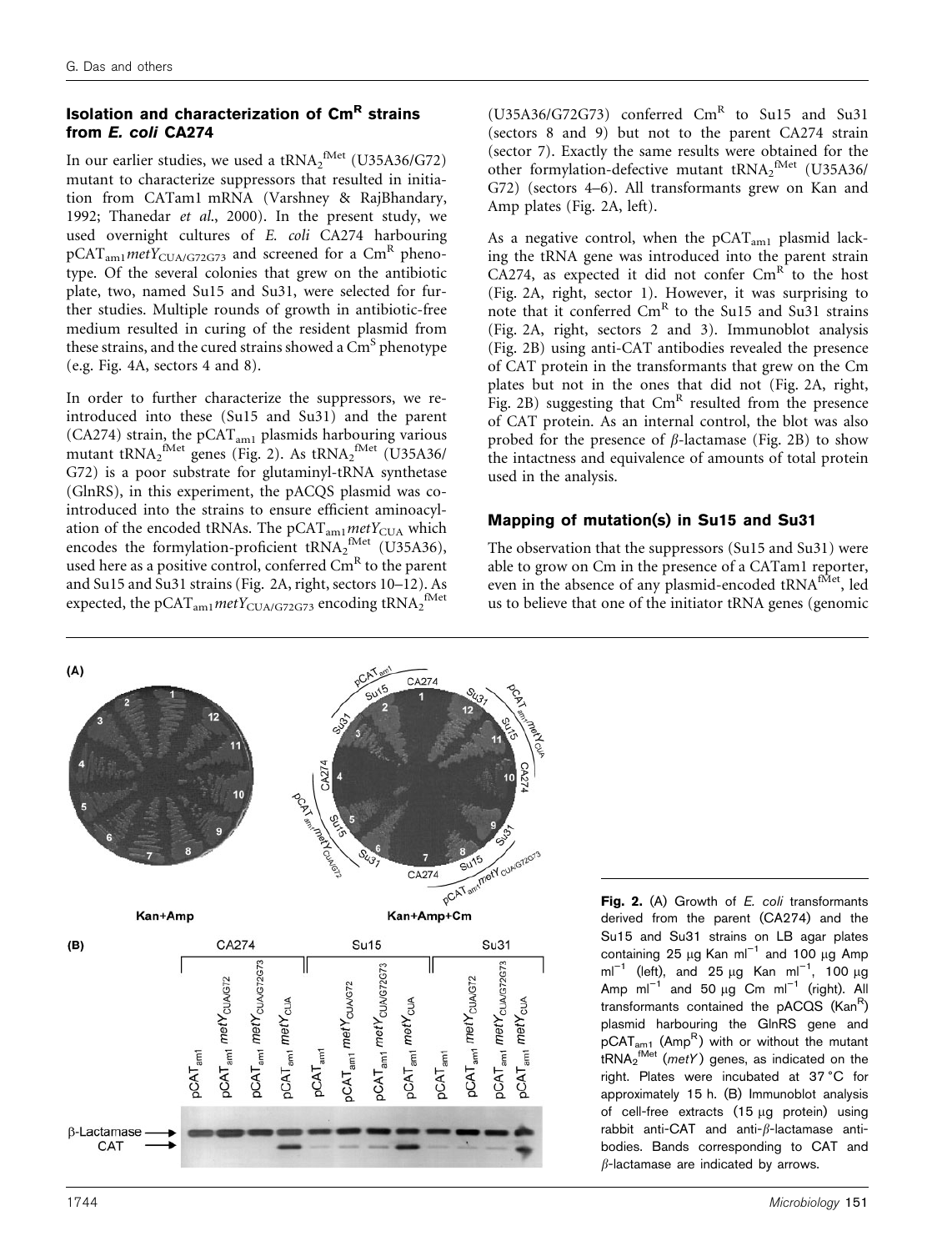

Fig. 3. (A) Genetic map (not to scale) depicting the E. coli chromosomal region at 71 min. The locations of metY, infB and Tn10 in CAG strains are as shown. (B) Comparison of the tDNA sequences of the metY genes from the wild-type, the suppressors (Su15/Su31) and the plasmid-borne copy of the mutant metY gene (U35A36/G72G73). The locations corresponding to positions 35, 36 and 72, 73 are boxed. While the wild-type t $\mathsf{RNA}_{2}^{\mathsf{fMet}}$  possesses nucleotides A35T36 resulting in a CAU anticodon, the Su15/Su31 and the U35A36/G72G73 mutants possess T35A36 (resulting in a CUA anticodon). Positions 72 and 73 are represented by A72A73 in the wild-type- and Su15/Su31-encoded tRNAs, and by G72G73 in the U35A36/G72G73 mutant tRNA. The alignment was obtained by using the PILEUP program.

copy) in these strains might have been mutated to effect initiation from the CATam1 reporter. In order to genetically map the mutation by a candidate gene approach, we carried out P1 transductional crosses using various CAG strains marked with  $\text{Tr}10 \left( \text{Tr}^{\text{R}} \right)$  at 69.3 min, 71.8 min or 72.5 min in the vicinity of metY (71.5 min) encoding tRNA<sub>2</sub><sup>fMet</sup> (Fig. 3A). As shown in Table 2, replacement of the 71 min region of the suppressors (harbouring the plasmid pCAT<sub>am1</sub>) with that from a CAG12072 (71 $\cdot$ 8 min) strain resulted in the loss of  $\text{Cm}^R$  by a co-transduction

Table 2. P1 transductional crosses with various CAG strains as donors and two independent mutants transformed with the  $pCAT_{am1}$  construct

Transductants were selected on 15  $\mu$ g Tc ml<sup>-1</sup> and patched on 15 µg Tc ml<sup>-1</sup> and 50 µg Cm ml<sup>-1</sup>. The number of Cm-sensitive transductants as a proportion of the total number of transductants patched ( $\sim$  50–100) is shown as a percentage.

| Donor               | Recipient   | Percentage of<br>Cm-sensitive<br>transductants |
|---------------------|-------------|------------------------------------------------|
| CAG12072 (71.8 min) | <b>Su15</b> | 77                                             |
| CAG12072 (71.8 min) | Su31        | 72                                             |
| CAG12152 (69.5 min) | $S_{11}15$  | 0                                              |
| CAG12152 (69.5 min) | Su31        |                                                |
| CAG12153 (72.5 min) | $S_{11}15$  | 0                                              |
| CAG12153 (72.5 min) | Su31        |                                                |

frequency  $[(Tc^R + Cm^S)/Tc^R]$  of about 70%. The crosses with CAG12152 and CAG12153 strains  $(69.3 \text{ and } 72.5 \text{ min}$ , respectively) did not result in any transductants that were  $\mathrm{Cm}^{\mathrm{S}}$ . These observations suggested that the mutation in Su15 and Su31, which conferred  $\mathrm{Cm}^R$ , must be in the vicinity of  $71.8$  min. As metY is located at  $71.5$  min, to further narrow down the mutation, we amplified by PCR and sequenced the *metY* genes from both the suppressors. Each of them revealed two mutations corresponding to positions 35 and 36 of the anticodon resulting in a  $_{34}CAU_{36}$ to  $_{34}$ CUA $_{36}$  change (Fig. 3B). Analysis of several other genes from this locus, including infB (which encodes IF2) at 71?4 min, revealed no mutations (data not shown). Further, back crosses onto the parent strain (CA274, harbouring  $pCAT_{am1}$ ) using P1 phage raised from the Su15 and Su31  $(Tc^{R} + Cm^{R}$ , marked at 71.8 min in the above experiment) resulted in an identical level of  $\text{Cm}^R$  in the presence of  $pCAT_{am1}$ ; it was concluded that mutations in the metY gene alone resulted in the suppressor phenotype of Su15 and Su31 (data not shown).

#### Abundance and mechanism of appearance of  $\textsf{Cm}^{\textsf{R}}$  colonies

Since the mutations in both the suppressors and a large number of other  $\text{Cm}^R$  colonies that we obtained in the screen mapped to the metY gene, we reasoned that this mutation could have arisen via a mechanism that utilizes the plasmid-borne copy of the metY gene bearing a U35A36 mutation. Since the plasmid-borne copy of the *metY* gene contained additional mutations that were absent from the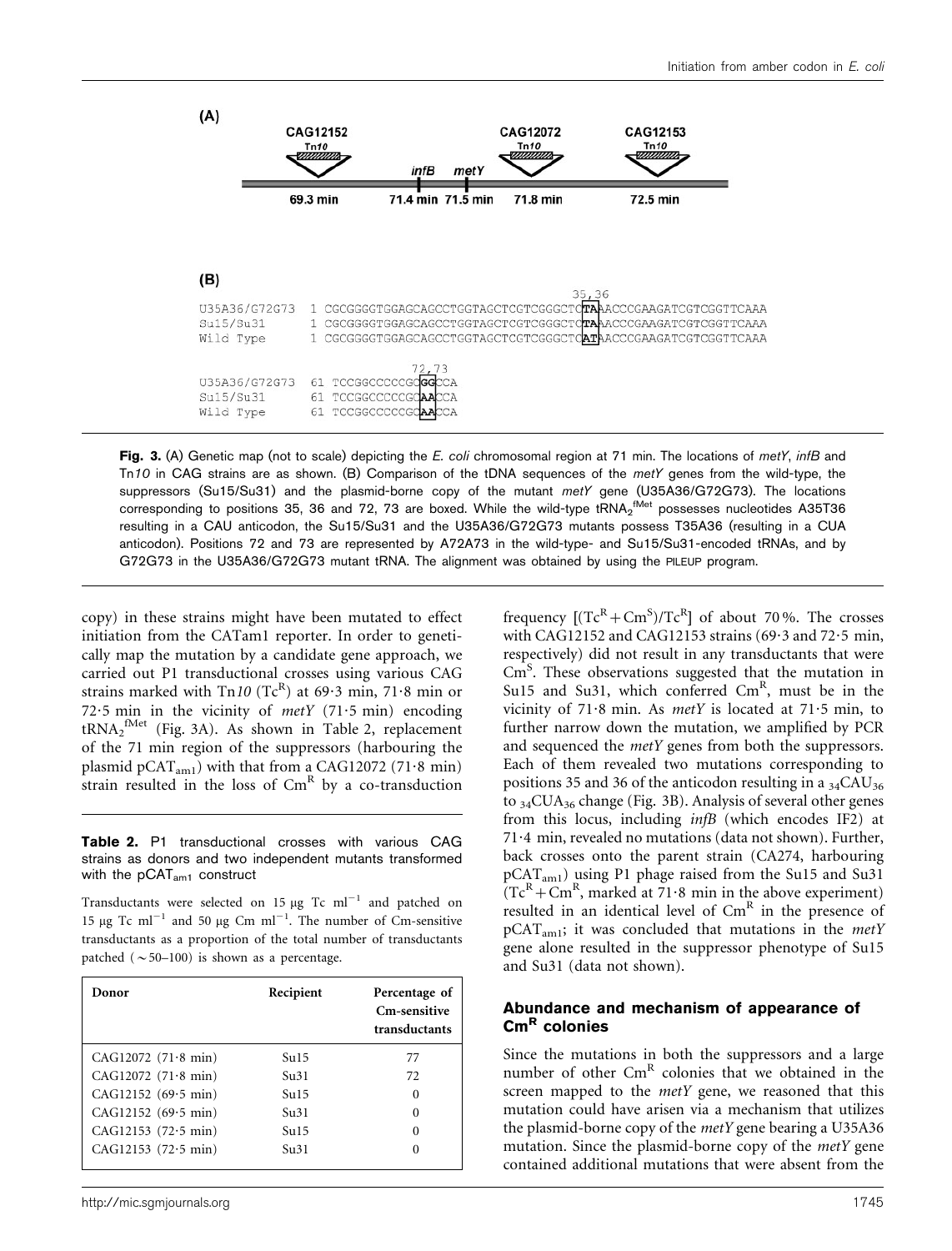Table 3. Abundance of appearance of Cm-resistant colonies in transformants containing  $pCAT_{am1}$  with or without various tRNA mutants in E. coli CA274, E. coli MA200  $recA<sup>+</sup>$  and *E. coli* MA200  $recA<sup>-</sup>$  backgrounds

ND, Not determined.

| Plasmid                                  | Abundance of Cm <sup>R</sup> colonies<br>appearing in strain: |                            |                              |
|------------------------------------------|---------------------------------------------------------------|----------------------------|------------------------------|
|                                          | CA274                                                         | <b>MA200</b><br>$(recA^+)$ | <b>MA200</b><br>$(recA^{-})$ |
| $pCAT_{am1}$                             |                                                               | ND.                        | ND.                          |
| $pCAT_{am1}metY_{\text{CUA/G72}}$        | $3 \times 10^{-7}$                                            | $5 \times 10^{-7}$         | 0                            |
| $pCAT_{am1}$ met $Y_{\text{CUA/G72G73}}$ | $3 \times 10^{-7}$                                            | ND.                        | ND.                          |
| $pCAT_{am1}$ met $Y_{\text{CUA/3GC}}$    |                                                               | 0                          | 0                            |

chromosomal suppressors, it was of interest to further investigate the mechanism of the gene alteration. As depicted in Table 3, when the plasmid  $pCAT_{am1}metY<sub>CUA/G72</sub>$  was introduced into E. coli CA274,  $\text{Cm}^R$  colonies arose with an abundance of approximately  $10^{-7}$ . This abundance was similar to the one obtained from the cells harbouring pCAT<sub>am1</sub> metY<sub>CUA/G72G73</sub>. No spontaneous mutants  $(\text{Cm}^{\text{R}})$ arose when the plasmid construct without any initiator tRNA ( $pCAT_{am1}$ ) was used. Similarly, no  $\text{Cm}^R$  colonies appeared when the cells harboured pCAT<sub>am1</sub>metY<sub>CUA/3GC</sub> containing CATam1 and other initiation-defective  $tRNA<sub>2</sub><sup>fMeV</sup>$  (U29C30A31/U35A36/U39G40A41, abbreviated as U35A36/3GC mutations) genes. Interestingly, in the latter instance, the mutations in the anticodon stem limited the sequence homology of the plasmid-borne copy with the chromosomal metY to only 2–3 nucleotides in the regions immediately upstream and downstream of the U35A36 mutation (Fig. 1B). These observations indicated that the Cm<sup>R</sup> colonies that appeared with pCAT<sub>am1</sub> metY<sub>CUA/G72</sub> or pCAT<sub>am1</sub>metY<sub>CUA/G72G73</sub> as resident plasmids might have been a consequence of the chromosomal *metY* acquiring the U35A36 sequence from the plasmid-borne copy by homologous recombination, so as to encode a tRNA active in initiation from a CATam1 reporter. Any recombinants arising from recombination in the distal sequences (flanking

both the anticodon and the other mutation sites in the tRNA genes) would encode a tRNA inactive in initiation and would not be selected in the screen.

To further probe the role of homologous recombination, we performed similar experiments using two strains of E. coli MA200 which are isogenic except for the recA allele, which encodes a protein involved in homologous pairing and strand exchange. We scored for spontaneously appearing  $\text{Cm}^R$  colonies to check if the event was mediated by RecA (Table 3). It was observed that the MA200  $recA^{+}$  strain produced results that were similar to those obtained with the CA274 strain. However, using the same assay, no  $\text{Cm}^R$ colonies appeared with the  $recA$ <sup>-</sup> strain. These observations suggested that the acquisition of a U35A36 mutation in the chromosomal metY was via a RecA-dependent mechanism.

#### Efficiency of initiation

To determine the utility of the Su15 and Su31 strains for various applications, we assessed the efficiency of these strains in initiation from a CATam1 reporter by phenotypic and biochemical assays for CAT activity. As shown in Fig. 4A, the Su15 and Su31 strains themselves were sensitive to growth on Cm plates [sectors 8 and 4, respectively; compare panel I(i) with panels  $(ii)$ – $(v)$ ]. However, in the presence of the pCATam1 plasmid, the single copy of the chromosomally located  $metY<sub>CUA</sub>$  in Su15 and Su31 initiated from the CATam1 reporter and sustained growth not only at a concentration of 50  $\mu$ g Cm ml<sup>-1</sup> [panel (ii)] in the medium (which was used to isolate them) but also at 100 and 150  $\mu$ g Cm ml<sup>-1</sup> [sectors 2 and 3, panels (iii) and (iv), respectively]. In fact, at longer incubation times of about 24 h, growth was detectable even at 200  $\mu$ g Cm ml<sup>-1</sup> [panel] (v)]. The observation that the single-copy  $metY<sub>CUA</sub>$  gene supported growth of the host up to 200  $\mu$ g Cm ml<sup>-1</sup> clearly supports the view that it affords efficient initiation from an amber initiation codon. However, to analyse the effect of GlnRS overproduction on initiation activities of Su15/Su31, we carried out CAT activity assays. These assays also allowed a quantitative comparison between the initiation efficiencies of Su15 and Su31 with that of the multicopy plasmid-based

Fig. 4. (A) Growth of E. coli parent (CA274) and Su15 and Su31 strains on LB agar plates containing Amp (i) or Amp and Cm (ii–v) at 37 °C for 18 h (i–iv) or 24 h (v). Panels: (i) 100 µg Amp ml<sup>-1</sup>, (ii) 100 µg Amp ml<sup>-1</sup> and 50 µg Cm ml<sup>-1</sup>, (iii) 100  $\mu$ g Amp ml $^{-1}$  and 100  $\mu$ g Cm ml $^{-1}$ , (iv) 100  $\mu$ g Amp ml $^{-1}$  and 150  $\mu$ g Cm ml $^{-1}$ , (v) 100  $\mu$ g Amp ml $^{-1}$  and 200  $\mu$ g Cm ml<sup>-1</sup>. Strains harboured pTrc99C (sectors 4 and 8), pCAT<sub>am1</sub> (sectors 1-3) or pCAT<sub>am1</sub> and pACQS (sectors 5-7), as indicated in (ii). (B) Autoradiogram of the TLC plate showing CAT assays of cellular extracts prepared from various transformants of the parent (CA274) and the Su15 and Su31 strains. The amounts of acetyl-chloramphenicol (Ac-Cm) produced [nmol min<sup>-1</sup> (mg total protein)<sup>-1</sup>] in the cell-free extracts are shown below the lanes. The various strains and the presence within them of pCAT<sub>am1</sub>, pCAT<sub>am1</sub> metY<sub>CUA</sub> and pACQS (GlnRS) plasmids, and the total cell-free extracts used in assays are as indicated. (C) Northern blot analysis of tRNAs from the E. coli parent (CA274) and Su15 and Su31 strains. Total tRNA was isolated under acidic conditions (Methods), separated on acid urea gels, Northern-blotted using a DNA oligomer probe specific to the U35A36 mutation containing tRNA, imaged and quantified (shown below the lanes) using a Bioimage analyser (BAS1800, Fuji Films). The positions of formylated and deacylated forms of tRNA2<sup>fMet</sup> are indicated. The presence of the pACQS plasmid (GlnRS) is indicated above the lanes.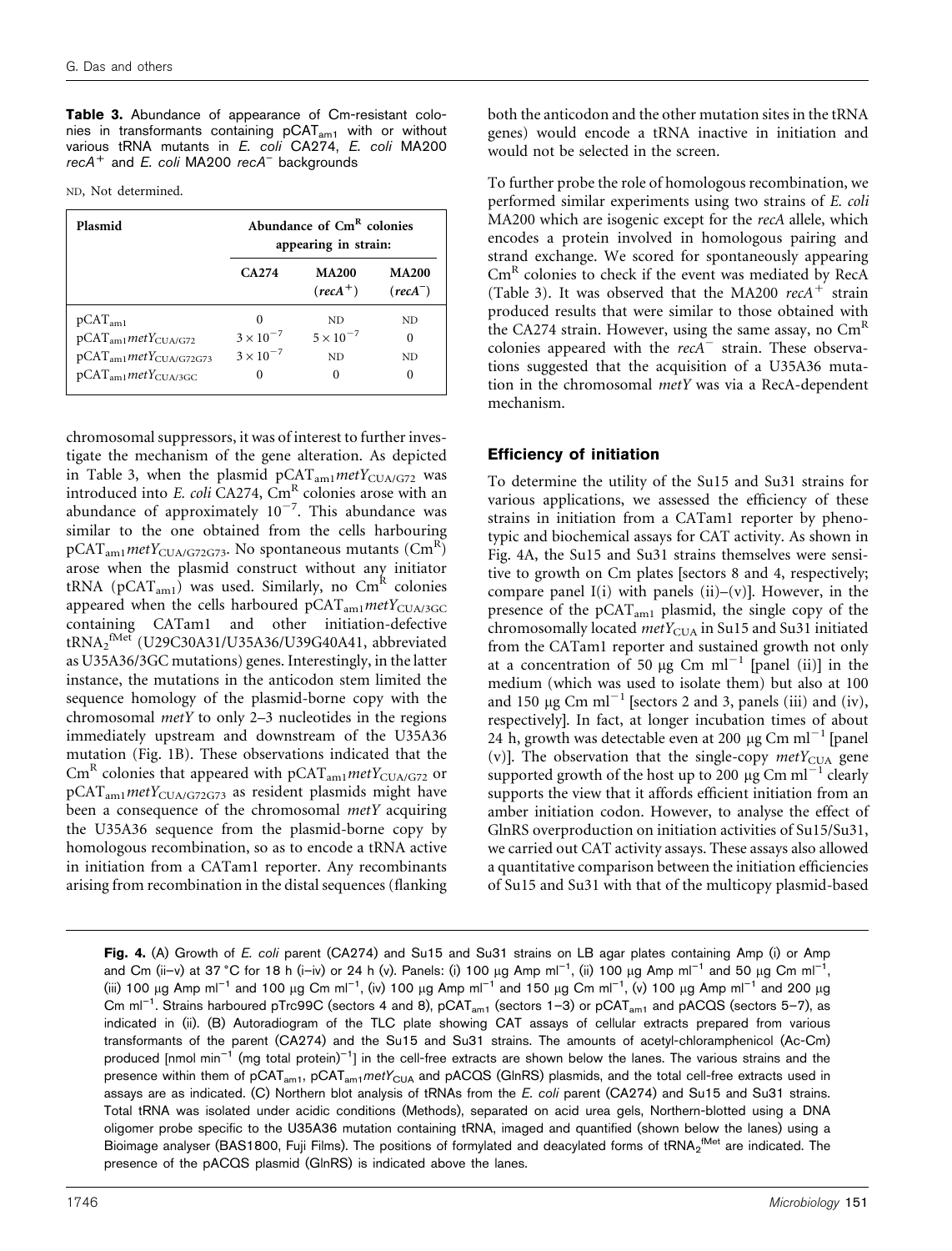system. As shown in Fig. 4B, in the absence of overproduced GlnRS, Su15 and Su31 produced a CAT activity which converted  $\sim$  50–60 nmol  $\text{Cm min}^{-1}$  (mg total cell protein) $^{-1}$  to acetyl-Cm (lanes 7 and 8). This activity was increased to  $\sim$  90–100 nmol Cm min<sup>-1</sup> (mg total cell protein) $^{-1}$  in the presence of overproduced GlnRS (lanes 3 and 4). Under the same assay conditions, the CAT activity from the multicopy plasmid-based amber initiation system was  $\sim$ 1100 nmol Cm min<sup>-1</sup> (mg total cell protein)<sup>-1</sup> (lanes 2 and 6). Interestingly, the difference between the initiation efficiencies of Su15/Su31 and the multicopy plasmid system correlated well with the copy number of the ColE1 origin of replication (pBR322-derived pCAT<sub>am1</sub>based plasmids) (Sambrook et al., 1989; Atlung et al., 1999). More importantly, these observations now allow us to choose the desired level of initiation from a UAG initiation

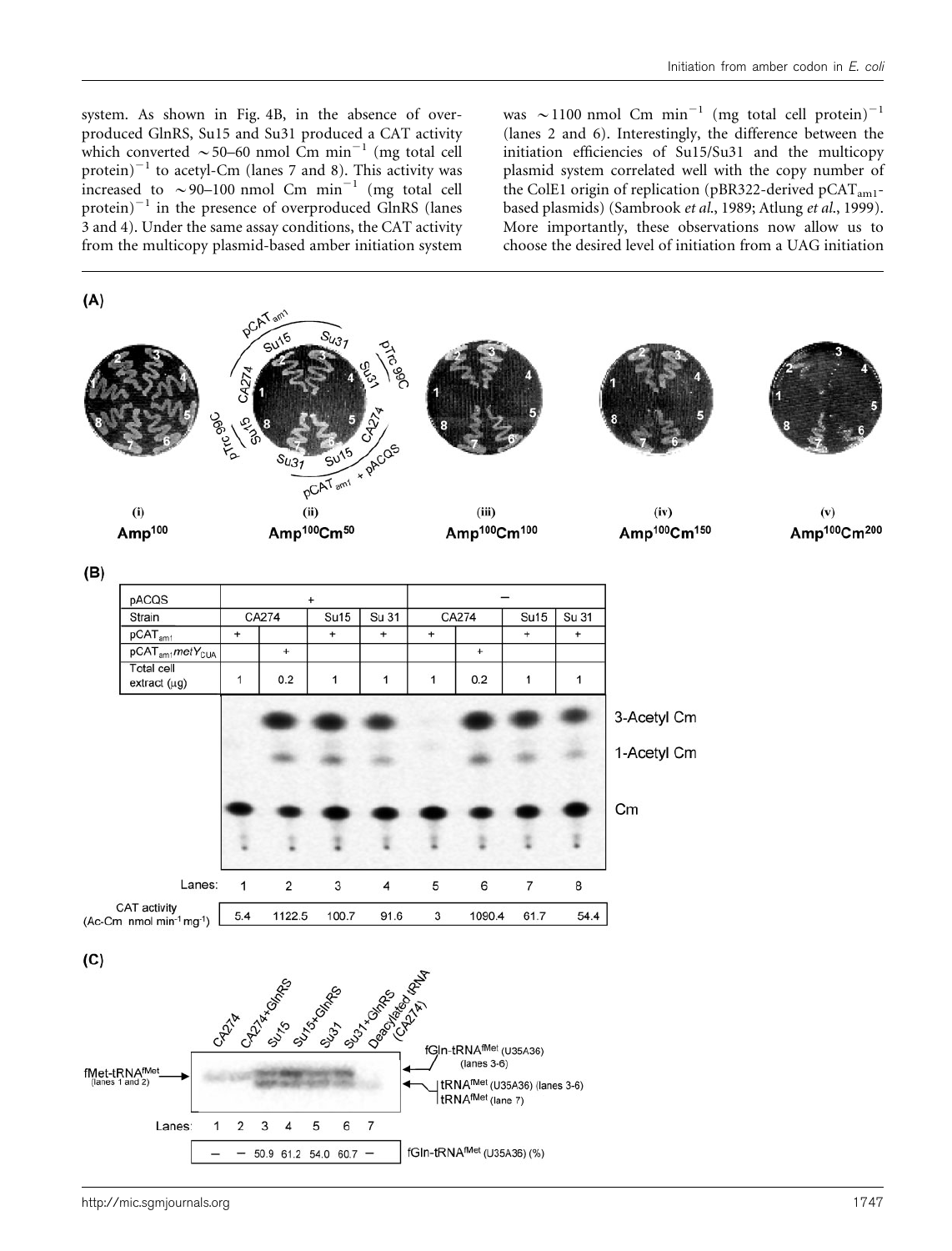codon for regulated expression of genes, especially those that encode proteins toxic to the host.

To determine if the initiation activities correlated well with the availability of fGln-tRNA<sub>2</sub><sup>fMet</sup> (U35A36) in the cell, we performed Northern blot analysis of the total tRNA prepared under acidic conditions. As shown in Fig. 4C, in the Su15 and Su31 strains, approximately 52 % of the  $\text{tRNA}_{2}^{\text{fMet}}$  (U35A36) accumulated as fGln-tRNA $_{2}^{\text{fMet}}$ (U35A36) (lanes 3 and 5). However, overproduction of GlnRS resulted in a slight increase in the steady-state accumulation of fGln-tRNA<sup>2fMet</sup> (U35A36) to  $\sim$  61 % (lanes 4 and 6). Such an increase in the steady-state accumulation of the fGln-tRNA<sub>2</sub><sup>fMet</sup> (U35A36) agrees well with the increase in their initiation efficiency (Varshney et al., 1991a). The wild-type form of  $tRNA<sub>2</sub><sup>fMét</sup>$  accumulated as fMet $tRNA<sub>2</sub><sup>fMet</sup>$  quantitatively (lanes 1 and 2). It may be noted that the signals arising from the CA274 samples (lanes 1, 2 and 7) are less intense. This is merely because the hybridization probe [complementary to the tRNA<sub>2</sub><sup>fMet</sup> (U35A36)] contains two mismatches from the wild-type sequence.

# **DISCUSSION**

Both chromosomally and extra-chromosomally encoded elongator tRNA suppressors are important tools in various genetic applications (Steege & Soll, 1979). Because of their usefulness, E. coli strains (supD, supE, supF and supP) inserting serine, glutamine, tyrosine and leucine, respectively, in response to UAG codons have been generated. Creation of many more mutant tRNAs by in vivo and in vitro manipulations (Murgola et al., 1984; Normanly et al., 1990; Kleina et al., 1990) has resulted in the collection of a variety of useful suppressors. The availability of elongator tRNAbased suppressors has greatly facilitated the application of genetics to protein engineering (reviewed by Normanly & Abelson, 1989). Importantly, these systems have allowed the incorporation of modified amino acids into a polypeptide chain for use in various biophysical studies (Ellman et al., 1991; Bain et al., 1989; Cornish et al., 1994). The suppressors have also been instrumental in the propagation of lambda phages engineered to contain nonsense mutations in essential genes for their specialized use in molecular genetics as vehicles for transposon delivery.

Although the efficiency of termination at nonsense codons within the coding region can be minimized to some extent by placing them in an appropriate sequence context (Tate & Mannering, 1996), a drawback of the elongator tRNA-based suppressors is that suppression is not complete and results in the release of incomplete polypeptides due to competition from release factors. In another scenario, the suppressor tRNAs compete with the release factors for binding to the natural termination codons in the A site of the ribosome, resulting in translation of the cellular mRNAs beyond the termination codon. Both of these situations can be toxic to cells (Snyder & Champness, 1997). Furthermore, although

not studied systematically, some of the elongator tRNAbased suppressors may also interfere with the autoregulatory mechanisms involving termination codons within ORFs as well as the mechanism that leads to the insertion of selenocysteine in proteins (Craigen & Caskey, 1986; Mansell et al., 2001). Notably, these drawbacks are essentially a consequence of the requirement of the elongator tRNA-based suppressors for recognition of the nonsense codons in the ribosomal A site.

The initiation of protein synthesis from an mRNA occurs from an initiation codon located in a specialized region, the translation initiation region (TIR). While the presence of the Shine–Dalgarno sequence (SD sequence) within the TIR is one of the most important elements that determines the efficiency of initiation, several other features, such as the sequence context within which an initiation codon is located and its spacing from the SD sequence, contribute to efficient utilization of the prokaryotic mRNA in translation (reviewed by Gold, 1988). The observation that the base pairing between the initiating codon and the anticodon of the initiator tRNA, and not the AUG sequence per se, is responsible for initiation, allowed us to design a plasmidbased system for initiation from a UAG termination codon (Varshney & RajBhandary, 1990), and by virtue of their (initiator tRNA) binding at the ribosomal 'P' site, they remedy the limitations of the elongator tRNA-based suppression system. In fact, in the plasmid-based system that we described, the initiator tRNA (with CUA anticodon) was overproduced from a multicopy plasmid without any detectable toxic consequences to bacterial growth. In the initiator tRNA-based systems, the issue of production of the incomplete peptide does not arise. Further, as the natural termination codons are generally not located in a sequence context (TIR) required to foster initiation, the chances of inappropriate initiation are also minimized.

Although the plasmid-based system using such initiator 'suppressor' tRNA was described some time ago (Varshney & RajBhandary, 1990), the fact that plasmid vectors are needed to introduce various test genes into the bacteria means that it was desirable to isolate/generate E. coli strains in which the initiator tRNA was altered in the chromosomal background. The characterization of the Su15 and Su31 strains in this report bridges this gap.

A question that the present study raises is whether or not such strains could also be generated by introducing mutations in any of the initiator tRNA genes located at  $63.5$  min. It is possible that the mechanism that led to the generation of Su15/Su31 or a directed approach (Datsenko & Wanner, 2000) could result in the isolation of a strain in which initiation from an amber codon would occur because of mutation in the *metZ*, *metW* or *metV* genes at  $63.5$  min. However, it may be noted that the tRNA sequences in this cluster have not diverged over the evolutionary time-scale. On the other hand, the tRNA sequence encoded by the metY locus (at  $71·5$  min), which is distantly located, has diverged, at least at position 46, from those located at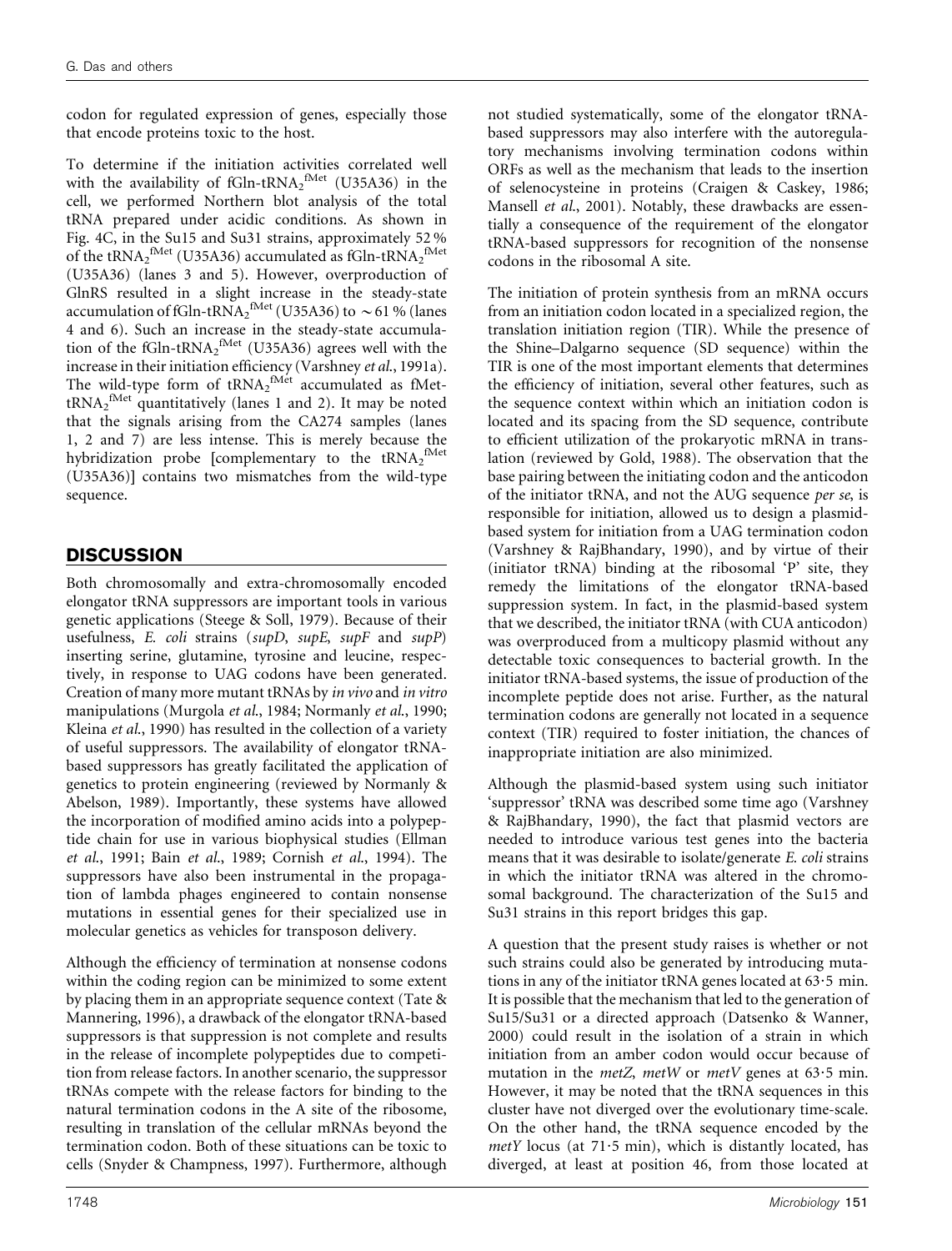$63.5$  min. Recently, it was suggested that the multiple copies of rRNA gene sequences are prevented from diverging from each other by a gene-conversion process. In addition, genes located near to each other are corrected more efficiently than those located distantly (Hashimoto et al., 2003). Therefore, it is possible that the initiator tRNA genes located at  $63.5$  min are under selective pressure to maintain the intactness of their sequences. Also, the distantly located metY may be the only locus that can be allowed to accumulate mutations. Thus, at a first approximation, it would seem that the metY-based system for initiation from a termination codon would be a stable one. Hence, the characterization in this study of the E. coli strains that we isolated by serendipity is of notable significance. Interestingly, the Su15 and Su31 strains were isolated more than six years ago in the laboratory, and continue to be stable even in the absence of any selective pressure and, consistent with the studies of Kenri et al. (1992), have no apparent growth defect. However, we have not yet studied the natural fitness of these strains vis-à-vis their parent strain (E. coli CA274). Such studies in future may lead to an understanding of the possible selective advantage of the presence of multiple copies of the initiator tRNA genes in E. coli.

The strains Su15 and Su31 that utilize  $\text{tRNA}_{2}^{\text{fMet}}$  (U35A36) initiate with formyl-glutamine, which is also the most efficient non-methionine amino acid to initiate protein synthesis (Mayer et al., 2001). Therefore, this strain should be the most useful for general purposes to obtain initiation from an amber initiation codon. Recently, it was shown that initiation from a UAG codon is highly comparable to initiation from AUG (Mayer et al., 2003). Interestingly, as we have shown (Fig. 4), the efficiency of initiation from an amber initiation codon in these strains can be enhanced by simultaneous expression from a plasmid-borne copy of the GlnRS gene. Also, given that plasmid-based systems are available for initiation with formylated forms of valine, isoleucine and phenylalanine, etc. (Chattapadhyay et al., 1990; Pallanck & Schulman, 1991), it should be feasible to generate more strains for initiation with other non-methionine amino acids by using the general approach described in this study. We believe that the generation of such a library of strains for the expression of transcriptionally controlled genes with non-AUG initiation codons would be a valuable addition to the field of nonsense suppression genetics and open up further opportunities for its application.

## ACKNOWLEDGEMENTS

We thank Dr Mary Berlyn, E. coli Genetic Stock Centre, Yale, and Dr S. Mahadevan, IISc, Bangalore, for kindly providing us with the E. coli CAG strains and the E. coli MA200 strain, respectively, and our laboratory colleagues for their suggestions. This work was supported by grants from the Department of Science and Technology and the Indian Council of Medical Research, Government of India, New Delhi. G. D. is supported by a fellowship from the Council of Scientific and Industrial Research, New Delhi. A postdoctoral fellowship from the Department of Biotechnology, New Delhi, and a K. S. Krishnan Fellowship supported T. K. D. and S. T., respectively.

## REFERENCES

Atlung, T., Christensen, B. B. & Hansen, F. G. (1999). Role of the rom protein in copy number control of plasmid pBR322 at different growth rates in Escherichia coli K-12. Plasmid 41, 110–119.

Bain, J. D., Glabe, C. G., Dix, J. A., Chamberlin, A. R. & Diala, E. S. (1989). Biosynthetic site specific incorporation of a non-natural amino acid into a polypeptide. Biochemistry 29, 5881–5889.

Berlyn, M. K. (1998). Linkage map of Escherichia coli K-12, edition 10: the traditional map. Microbiol Mol Biol Rev 62, 814–984.

Brenner, S. & Beckwith, J. R. (1965). Ochre mutants, a new class of suppressible nonsense mutants. J Mol Biol 13, 629–637.

Chattapadhyay, R., Pelka, H. & Schulman, L. H. (1990). Initiation of in vivo protein synthesis with non-methionine amino acids. Biochemistry 29, 4263–4268.

Cornish, V. W., Benson, D. R., Altenbach, C. A., Hideg, K., Hubbell, W. L. & Schultz, P. G. (1994). Site-specific incorporation of biophysical probes into proteins. Proc Natl Acad Sci U S A 91, 2910–2914.

Craigen, W. J. & Caskey, C. T. (1986). Expression of peptide chain release factor 2 requires high-efficiency frameshift. Nature 322, 273–275.

Datsenko, K. A. & Wanner, B. L. (2000). One-step inactivation of chromosomal genes in Escherichia coli K-12 using PCR products. Proc Natl Acad Sci U S A 97, 6640–6645.

Ellman, J., Mendel, D., Cahill, S. A., Noren, C. J. & Schultz, P. G. (1991). Biosynthetic method for introducing unnatural amino acids site specifically into proteins. Methods Enzymol 202, 301–336.

Gold, L. (1988). Posttranscriptional regulatory mechanisms in Escherichia coli. Annu Rev Biochem 57, 199–233.

Guillon, J. M., Heiss, S., Soutourina, J., Mechulam, Y., Laalami, S., Grunberg-Monago, M. & Blanquet, S. (1996). Interplay of methionine tRNAs with translation elongation factor Tu and translation initiation factor 2 in Escherichia coli. J Biol Chem 271, 22321–22325.

Hashimoto, J. G., Stevenson, B. S. & Schmidt, T. M. (2003). Rates and consequences of recombination between rRNA operons. J Bacteriol 185, 966–972.

Kenri, T., Kohno, K., Goshima, N., Imamoto, F. & Kano, Y. (1991). Construction and characterization of an Escherichia coli mutant with a deletion of the metZ gene encoding tRNA $_{f1}^{Met}$ . Gene 103, 31–36.

Kenri, T., Imamoto, F. & Kano, Y. (1992). Construction and characterization of an Escherichia coli mutant deficient in the metY gene encoding tRNA(f2Met): either tRNA(f1Met) or tRNA(f2Met) is required for cell growth. Gene 114, 109–114.

Kleina, L. G., Masson, J. M., Normanly, J., Abelson, J. & Miller, J. H. (1990). Construction of Escherichia coli amber suppressor tRNA genes. II. Synthesis of additional tRNA genes and improvement of suppressor efficiency. J Mol Biol 213, 705–717.

Kozak, M. (1983). Comparison of initiation of protein synthesis in procaryotes, eucaryotes, and organelles. Microbiol Rev 47, 1–45.

Lee, C. P. & RajBhandary, U. L. (1991). Structural and sequence elements important for recognition of Escherichia coli formylmethionine tRNA by methionyl-tRNA transformylase are clustered in the acceptor stem. J Biol Chem 266, 18012–18017.